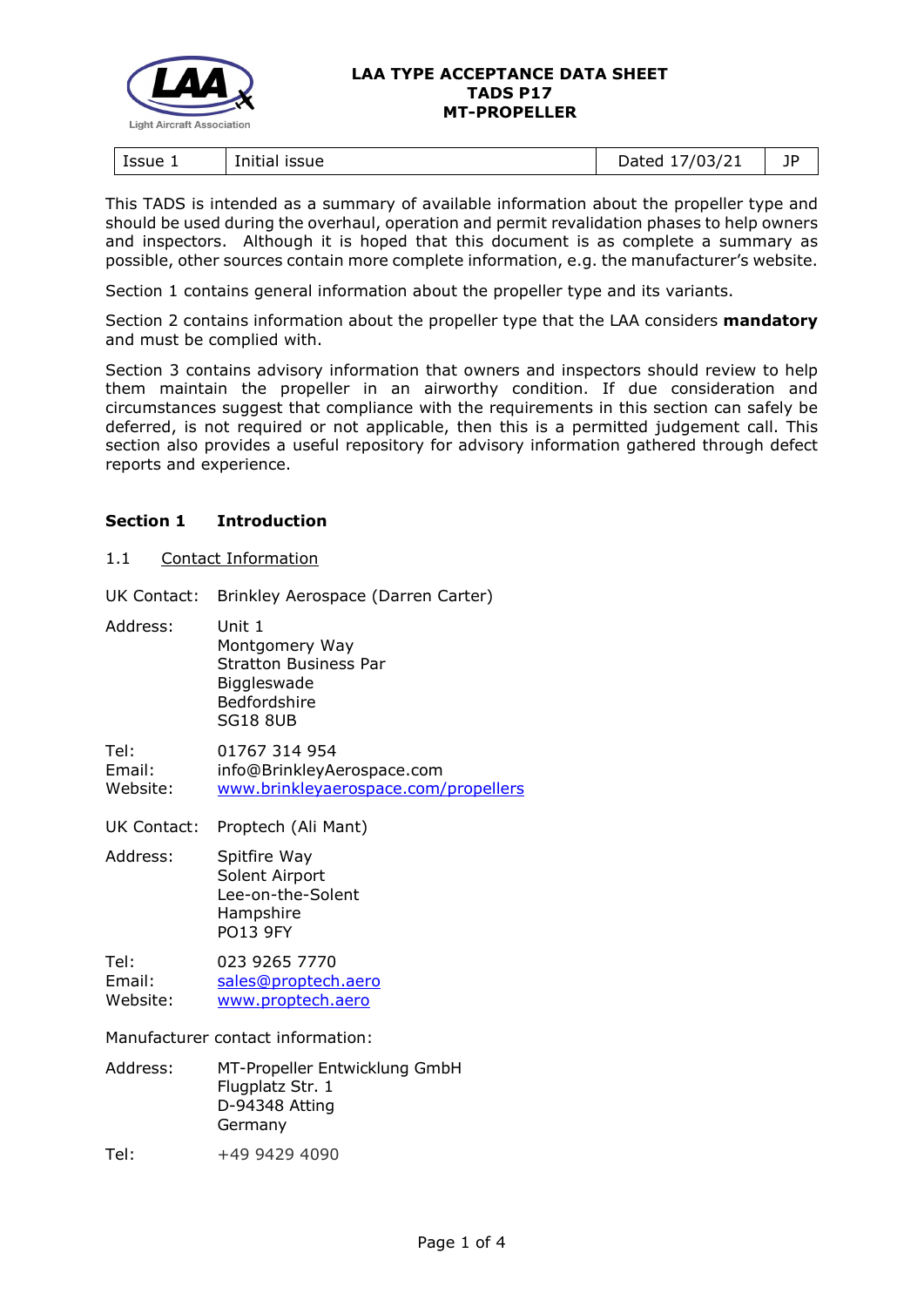

Email: Sales: [sales@mt-propeller.com](mailto:sales@mt-propeller.com) Tech support: [techsupport@mt-propeller.com](mailto:techsupport@mt-propeller.com)<br>Website: www.mt-propeller.com/index.ht Website: [www.mt-propeller.com/index.htm](https://www.mt-propeller.com/index.htm)

# 1.2 Description

MT-Propeller has been manufacturing propellers since 1981 and has produced in excess of 8000 examples to date including designs from motor gliders, vintage and modern types including high performance aerobatic aircraft. MT-Propeller produces a range of certificated fixed and variable pitch propellers, primarily wooden, with many of the products using a blade covering of epoxy fibreglass.

In the LAA administered fleet, MT-Propeller products have been accepted for many types from the ARV CASA 1-131E through many RVs to Pitts Specials and other aerobatic aircraft.

# **Section 2 Mandatory information for owners, operators and inspectors**

At all times, responsibility for the maintenance and airworthiness of an aircraft (including the propeller) rests with the owner. A condition stated on a Permit to Fly requires that: *"the aircraft shall be maintained in an airworthy condition".* 

## 2.1 Lifed Items

| Reference ID   | Dated | Description                                                                                           |
|----------------|-------|-------------------------------------------------------------------------------------------------------|
| <b>SB 1 R5</b> |       | 09 Mar 20 TBO of variable pitch propellers MTV                                                        |
|                |       | SUPPLEMENT 1 R1 to SB 1 R5 17 Dec 20 Supplement 1 to SB 1 R5: TBO of variable<br>pitch propellers MTV |

Check the MT-Propeller website [Service Docs](https://www.mt-propeller.com/en/entw/serviced.htm) section for updates and revisions to the above Service Bulletin and other continuing airworthiness data and maintenance information.

Also refer to LAA Technical Leaflet [TL 2.31: Low-Hours Propeller Inspection Protocol \(LPIP\).](http://www.lightaircraftassociation.co.uk/engineering/TechnicalLeaflets/Operating%20An%20Aircraft/TL%202.31%20LPIP.pdf)

## 2.2 Operator's Manuals

Where possible, the manuals describing setup, operation and maintenance procedures for the propeller should be obtained from the manufacturer or importer and retained with the aircraft's records.

Check the website for MT-propeller website [Operation and Installation Manuals](https://www.mt-propeller.com/en/entw/serv_op.htm) section for free download of the relevant manual.

## 2.3 Maintenance Schedule

Maintenance requirements can be found in the relevant Operation and Installation Manual which can be downloaded from the [Operation and Installation Manuals](https://www.mt-propeller.com/en/entw/serv_op.htm) section of the MT-Propeller website. [Overhaul Manuals](https://www.mt-propeller.com/en/entw/serv_over.htm) are also available for download.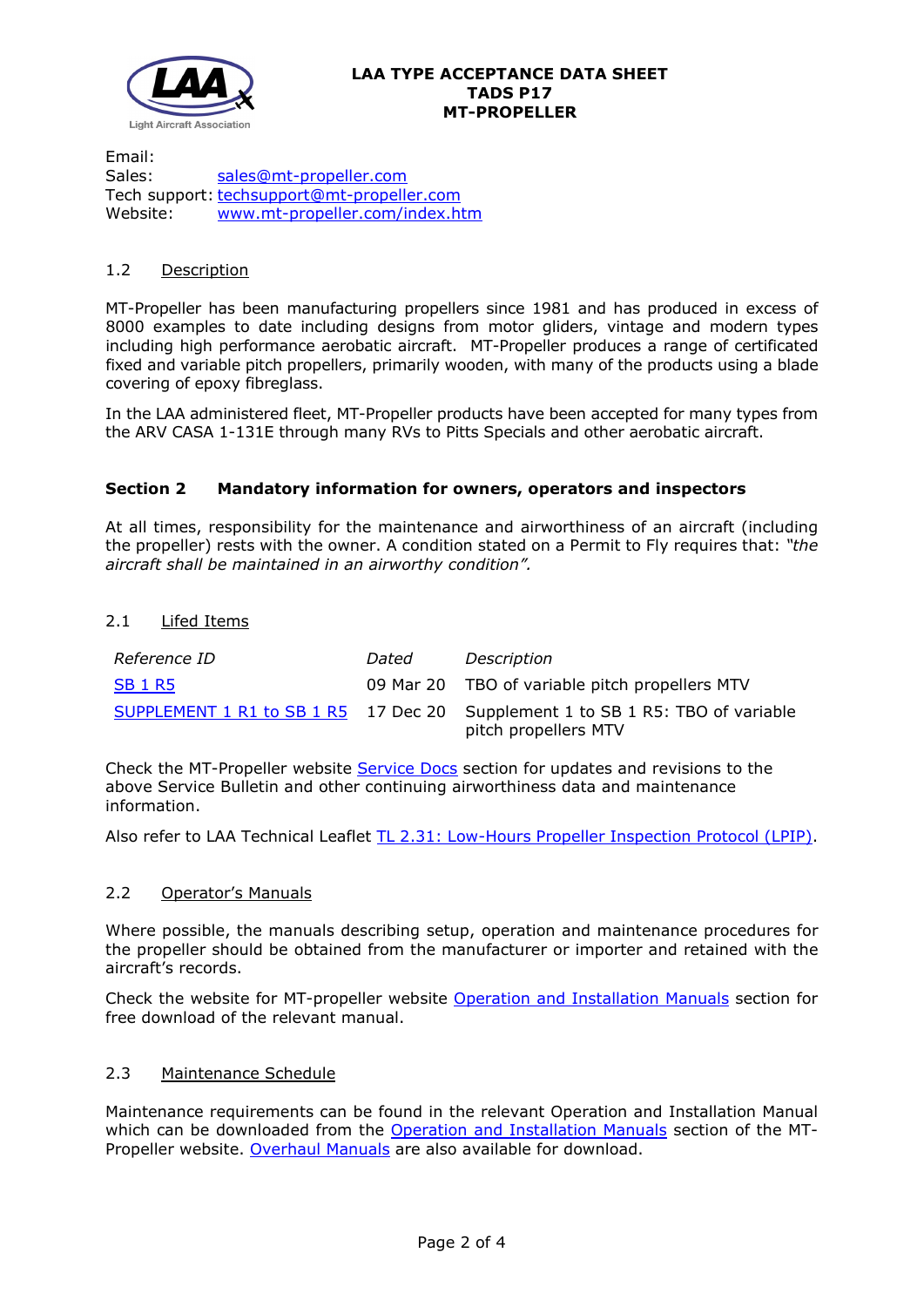

#### **LAA TYPE ACCEPTANCE DATA SHEET TADS P17 MT-PROPELLER**

Refer also to LAA Technical Leaflet [TL 2.31: Low-Hours Propeller Inspection Protocol \(LPIP\)](http://www.lightaircraftassociation.co.uk/engineering/TechnicalLeaflets/Operating%20An%20Aircraft/TL%202.31%20LPIP.pdf)

Propellers fitted to LAA administered aircraft that are maintained either in accordance with the manufacturer's maintenance schedule, the CAA Light Aircraft Maintenance Schedule (LAMS) [CAP 411](http://www.caa.co.uk/CAP411) or the LAA Generic Maintenance Schedule, further details of which can be found in LAA Technical Leaflet [TL 2.19: The LAA Generic Maintenance Schedule.](http://www.lightaircraftassociation.co.uk/engineering/TechnicalLeaflets/Operating%20An%20Aircraft/TL%202.19%20The%20LAA%20Generic%20Maintenance%20Schedule.pdf) Note: The CAA and LAA produced maintenance schedules were originally written around the maintenance requirements of aircraft fitted with traditional aircraft engines and propellers.

Some aircraft may have mandated maintenance requirements and/or schedules which are stated on the aircraft's Operating Limitations document and these must be followed.

More information on maintenance schedules can be found in the [Aircraft Maintenance](http://www.lightaircraftassociation.co.uk/engineering/Maintenance/Aircraft_Maintenance.html) section of the LAA website.

Variable pitch propellers require a dedicated log book. Log books can be purchased from the [LAA Online Shop.](https://services.lightaircraftassociation.co.uk/catalog/265)

#### 2.4 Airworthiness Directives

Certified versions may have EASA issued Airworthiness Directives which can be found via the [EASA AD Safety Publishing Tool.](https://ad.easa.europa.eu/search/advanced)

#### 2.5 Mandatory Permit Directives

No type-specific MPDs at this time.

Check CAA [CAP 661](http://www.caa.co.uk/cap661) which lists MPDs issued before 31 January 2012 and is no longer being updated.

The CAA now provides links to MPDs issued after 31 January 2012 on the [CAA MPD Listing](http://publicapps.caa.co.uk/modalapplication.aspx?appid=11&mode=list&type=sercat&id=55) page of their website.

The LAA website should be checked for MPDs that are non-type specific in LAA Technical Leaflet [TL 2.22: Non-Type Specific MPDs.](http://www.lightaircraftassociation.co.uk/engineering/TechnicalLeaflets/Operating%20An%20Aircraft/TL%202.22%20non-type%20specific%20MPDs.pdf)

## 2.6 CAA Mandatory Requirements for Airworthiness CAP747 and Civil Aircraft Airworthiness Information and Procedures (CAAIP) CAP562

No type specific requirements or information at this time.

CAA publications [CAP 747](http://www.caa.co.uk/CAP747) and [CAP 562](http://www.caa.co.uk/CAP562) contain information that may be relevant to LAA administered aircraft and should be checked for applicability.

In particular, refer to [CAP 747](http://www.caa.co.uk/CAP747) Generic Requirement GR No. 17 which concerns the maintenance requirements for variable pitch propellers installed on aircraft holding a UK Certificate of Airworthiness but may also be pertinent to LAA administered aircraft.

## 2.7 LAA Required Modifications (including LAA issued AILs, SBs, etc)

No type specific required modifications at this time.